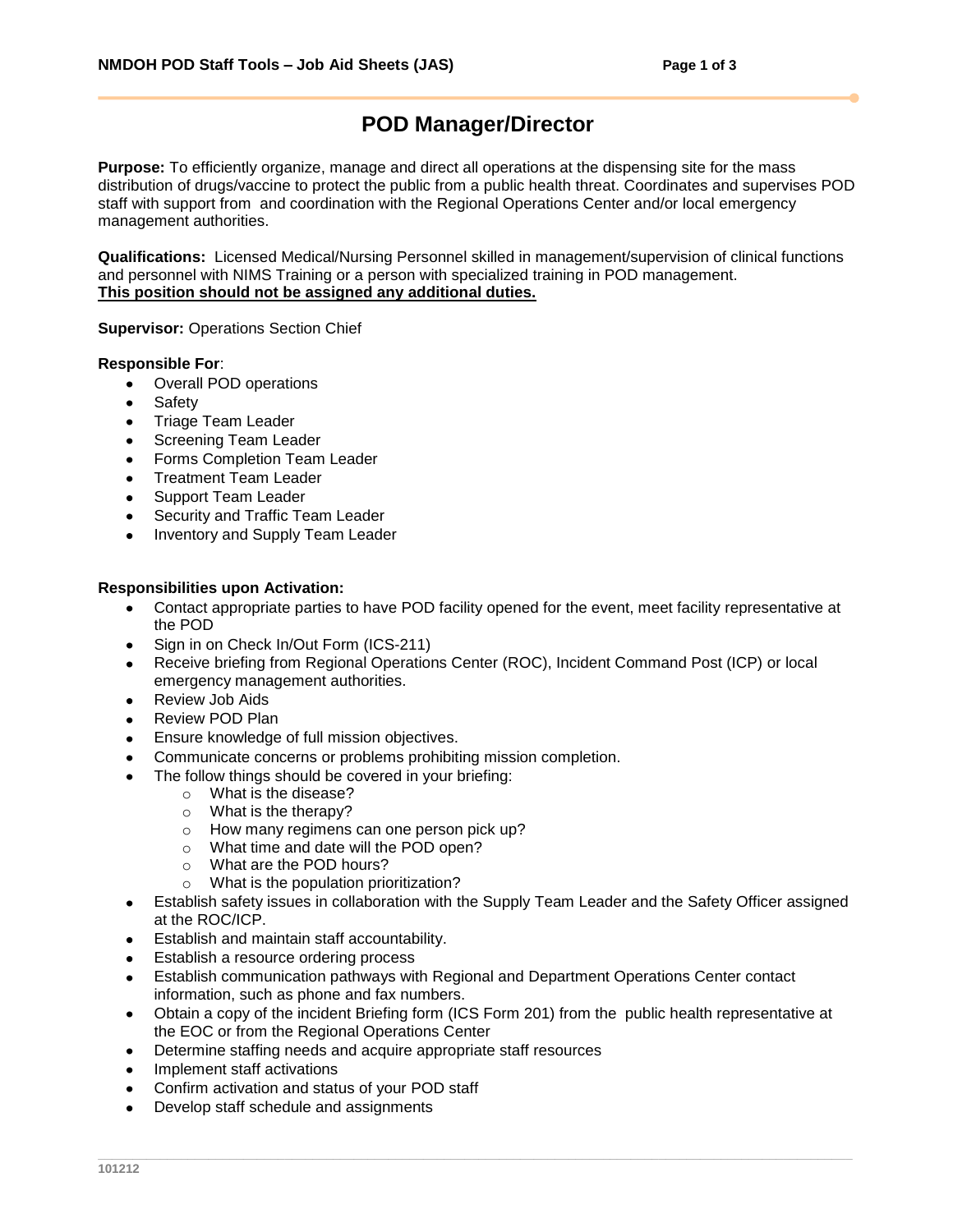- Establish a briefing schedule
- Verify credentials/staff identification system in coordination with security staff
- Establish chain of command and performance expectations:
	- o Your subordinates are to report ONLY to you
	- $\circ$  Your subordinates work with other staff as assigned by you, but they DO NOT take instructions from or provide information to anyone other than you (or the Safety Officer, if regarding a safety issue)
	- $\circ$  Any questions, problems or incidents should be reported to you, NOT to anyone else
	- $\circ$  It is important that staff DO NOT MAKE DECISIONS on their own, other than provided for in their Job Aid Sheets. This ensures critical consistency with respect to performance and information at the site.
	- $\circ$  Ensure that staff is personally prepared, self-sufficient, and adequately equipped to perform their assignments
- Delegate job duties and distribute Job Aid Sheets for each section to the appropriate Team Leader.
- Review site security, medication storage, and traffic flow patterns with Security and Traffic Control Team Leader
- Prepare an Operational Briefing, to be given to staff members at scheduled briefing(s):
	- $\Box$  Greetings and introductions
	- $\Box$  Mission objectives as established in the Incident Action Plan (IAP)
	- $\Box$  Latest event information and environmental conditions
	- $\Box$  A review of the command structure
	- $\Box$  The disease agent with general information about the agent
	- $\Box$  Medical treatment to be dispensed
	- $\Box$  Medical- legal issues pertaining to emergency dispensing operations
	- $\Box$  An orientation of the overall purpose, function and flow of the dispensing site
	- $\Box$  POD hours of operation
	- $\Box$  Description of the affected local emergency management structure
	- $\Box$  Any hazards or threats to staff safety and health including personal protective equipment if required
	- $\square$  Evacuation procedures
	- $\Box$  Pertinent or unique cultural or local considerations
	- $\Box$  Shift considerations, and transition instructions to incoming staff
	- $\Box$  Floor diagram with annotations to show client flow and station locations
	- $\Box$  The function of mental health staff if present
	- $\Box$  Instructions to staff that ALL media inquiries will be directed to the POD Director/Manager
	- $\Box$  Explain Information flow and reporting requirements
	- $\square$  Briefing schedule
- Ensure that prophylaxis for staff and families is addressed and/or performed as necessary.
- Notify Regional Operations Center/Operations Section Chief and/or local emergency management authorities when ready to begin accepting clients

## **Ongoing Responsibilities:**

- Maintain communication with ROC/ICP and/or local emergency management authorities  $\bullet$
- Monitor the provision of Just-in-Time (JIT) training for POD and clinical staff
- Report progress to ROC/ICP and/or local emergency management authority, as appropriate
- Conduct Operational Briefings as scheduled  $\bullet$
- Review work schedule and specific assignments for each group of staff
- Review and monitor procurement process with the Inventory and Supply Team Leader.
- Collect all staff sign in sheets to forward to the ROC/ICP
- Monitor safety considerations, oversee POD safety in collaboration with the Supply Team Leader and the ROC/ICP Safety Officer
- Monitor dispensing site activities:
	- $\circ$  Coordinate with team leaders to discuss implementation of necessary changes to minimize bottlenecks and/or increase client flow.
	- $\circ$  Ensure consistency and adequacy of information provided to clients in all stations